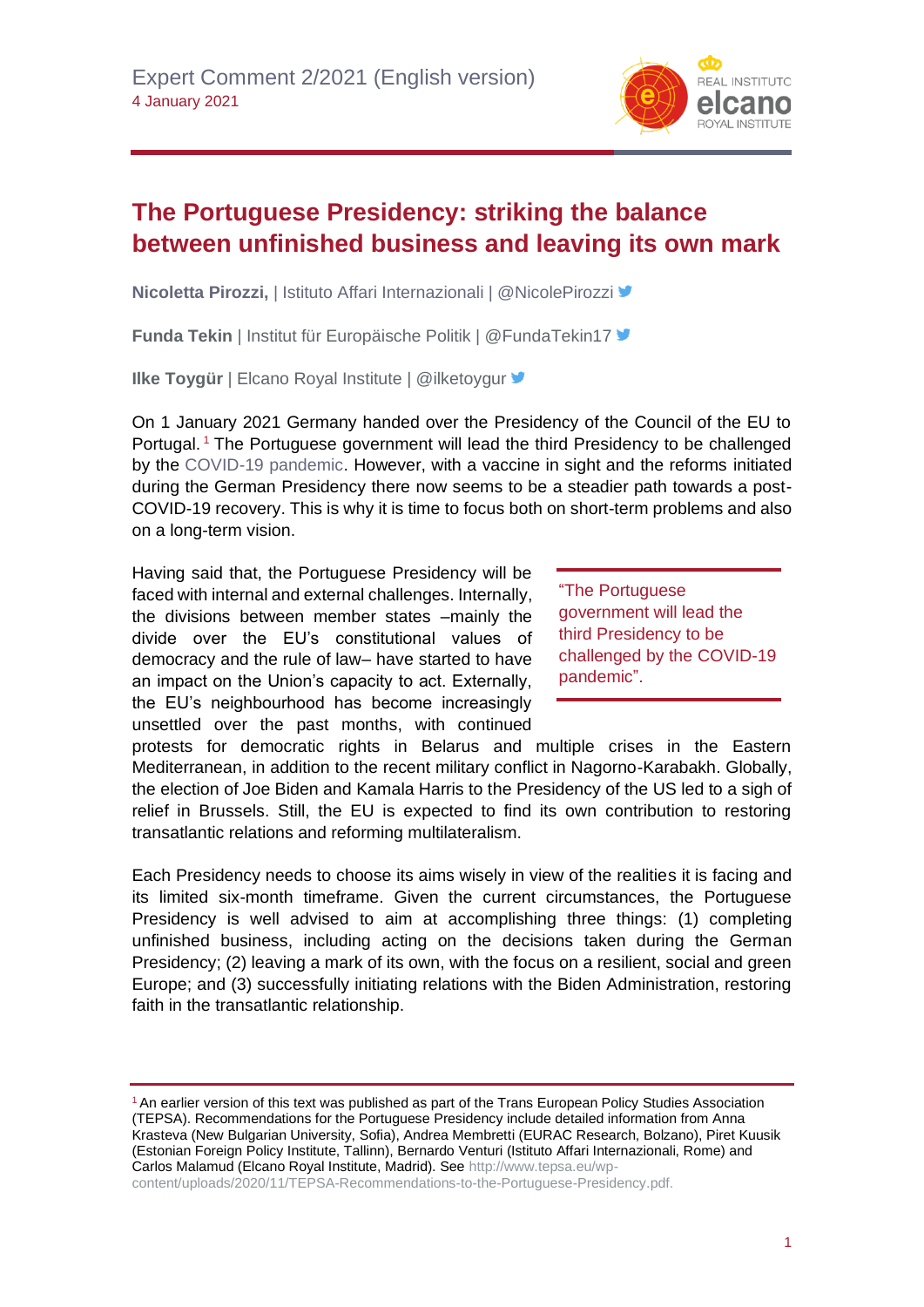Regarding unfinished business, Portugal has a long list. The first priority will remain the implementation of the €1.8 trillion package that combines the EU's multiannual financial framework (MFF), the recovery plan and Next Generation EU. Even if an agreement is finally reached, Portugal will have to mend the deep fractures produced first by the negotiations on the allocation of financial resources between the Mediterranean countries and the so-called frugal four over the solidarity principle, and then by the stubborn refusal of Hungary and Poland, followed by Slovenia,

"The first priority will remain the implementation of the €1.8 trillion package that combines the EU's multiannual financial framework (MFF), the recovery plan and Next Generation EU".

to accept the rule-of-law conditionality. This mending effort will also be crucial to guarantee the necessary consensus on national recovery and resilience plans, and to allow funds to be disbursed in due time to face the consequences of the COVID-19 pandemic effectively.

Another promise that cannot be neglected is the launch of a [Europe-wide Conference on](http://www.realinstitutoelcano.org/wps/portal/rielcano_en/research-topics/europe)  [the Union's Future:](http://www.realinstitutoelcano.org/wps/portal/rielcano_en/research-topics/europe) a year after its announcement by the European Commission and the European Parliament and five months after a position was agreed on by the Council of the EU, no concrete steps have been taken to make the project reality. It will now be up to the Portuguese Presidency to deliver, by finding a compromise, finalising its working method and calendar, and –most importantly– defining its goals and nature, which are not yet clear. Should the Conference lead to proper EU institutional reform, or should it merely be a citizens' consultation forum? We all deserve to know where the exercise will lead us.

Deal or no deal, undefined since the two sides decided to continue negotiating, [Brexit](https://especiales.realinstitutoelcano.org/brexit/) will keep the Portuguese Presidency busy. Both scenarios will require the careful balancing of relations between EU countries and the UK, as well as the management of Brexit's consequences. Inevitably, Northern Ireland and Scotland will try to involve the EU in their disputes over the definition of their status in a post-Brexit UK, seeking political support for their claims.

In addition to handling all this unfinished business, Lisbon should aim to leave its own mark. Portugal centres its Presidency on a social Europe, a welcome development since the pandemic has once again highlighted the Union's inequalities –both between member states and within societies– and even deepened them. Hence, it is clearly the time to invest in a resilient and social Europe. During the Portuguese Presidency a Social Summit is planned and the

"During the Portuguese Presidency a Social Summit is planned and the implementation of the European Pillar of Social Rights needs to be ensured".

implementation of the European Pillar of Social Rights needs to be ensured. Furthermore, the Portuguese Presidency should make sure that the EU continues on the path towards a [Green Europe.](https://blog.realinstitutoelcano.org/en/does-the-eu-really-promote-the-good-governance-of-energy-resources/) Portugal should not be afraid to take a leading role in the field of migration by coordinating efforts to reach an agreement on the New Pact on Migration between Member States and communicating the agreement's benefits to Europe's citizens.